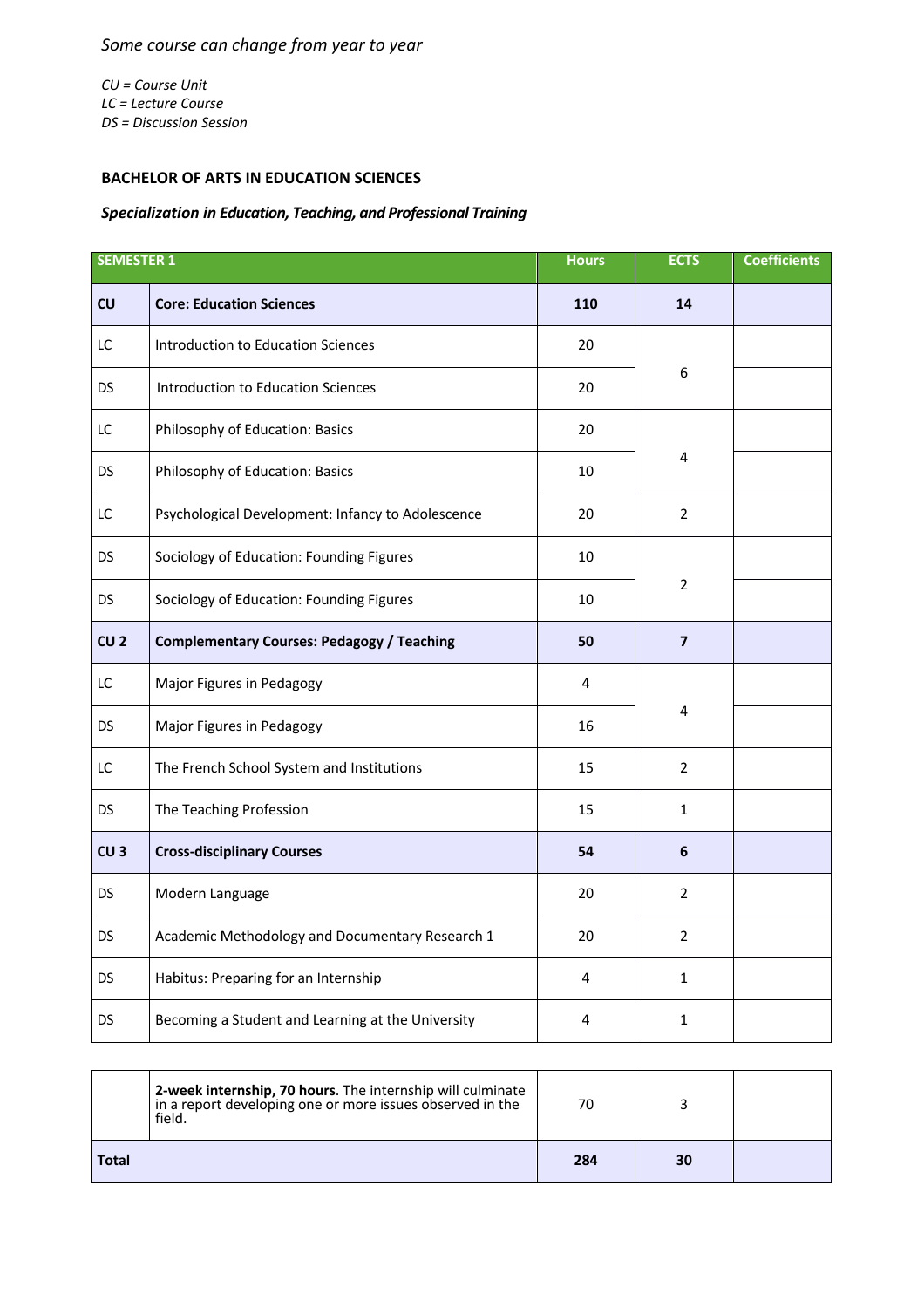|                 | <b>SEMESTER 2</b>                                    |     | <b>ECTS</b>    | <b>Coefficients</b> |
|-----------------|------------------------------------------------------|-----|----------------|---------------------|
| CU <sub>1</sub> | <b>Core: Education Sciences</b>                      | 120 | 15             |                     |
| LC              | Anthropology of Educational Practices                | 20  |                |                     |
| <b>DS</b>       | Anthropology of Educational Practices                | 10  | 4              |                     |
| LC              | <b>History of Education</b>                          | 20  |                |                     |
| <b>DS</b>       | <b>History of Education</b>                          | 10  | 4              |                     |
| LC              | Digital Humanities: Screens and Youth                | 15  | $\overline{2}$ |                     |
| <b>DS</b>       | <b>Educational Relations</b>                         | 20  | 3              |                     |
| LC              | Discovering the Teaching Profession                  | 20  | $\overline{2}$ |                     |
| CU <sub>2</sub> | <b>Complementary Courses: Pedagogy / Teaching</b>    | 50  | $\overline{7}$ |                     |
| LC              | Introduction to Discipline-Based Teaching            | 20  | 3              |                     |
| LC              | Authority in Education                               | 10  |                |                     |
| <b>DS</b>       | Authority in Education                               | 10  | 3              |                     |
| <b>DS</b>       | <b>Class Theater and Practices</b>                   | 10  | $\mathbf{1}$   |                     |
| CU <sub>3</sub> | <b>Cross-disciplinary Courses</b>                    | 62  | 5              |                     |
| <b>DS</b>       | Modern Language                                      | 20  | $\overline{2}$ |                     |
| DS              | Academic Methodology and Documentary Research 2      | 10  | $\mathbf{1}$   |                     |
| <b>DS</b>       | Habitus: Internship Review and Analysis of Practices | 20  | $\mathbf{1}$   |                     |
| LC              | Grand Cours ICP 1                                    | 12  | $\mathbf{1}$   |                     |

|       | 2-week internship, 70 hours. The internship will culminate in<br>a report developing one or more issues observed in the field. | 70  |    |  |
|-------|--------------------------------------------------------------------------------------------------------------------------------|-----|----|--|
| Total |                                                                                                                                | 302 | 30 |  |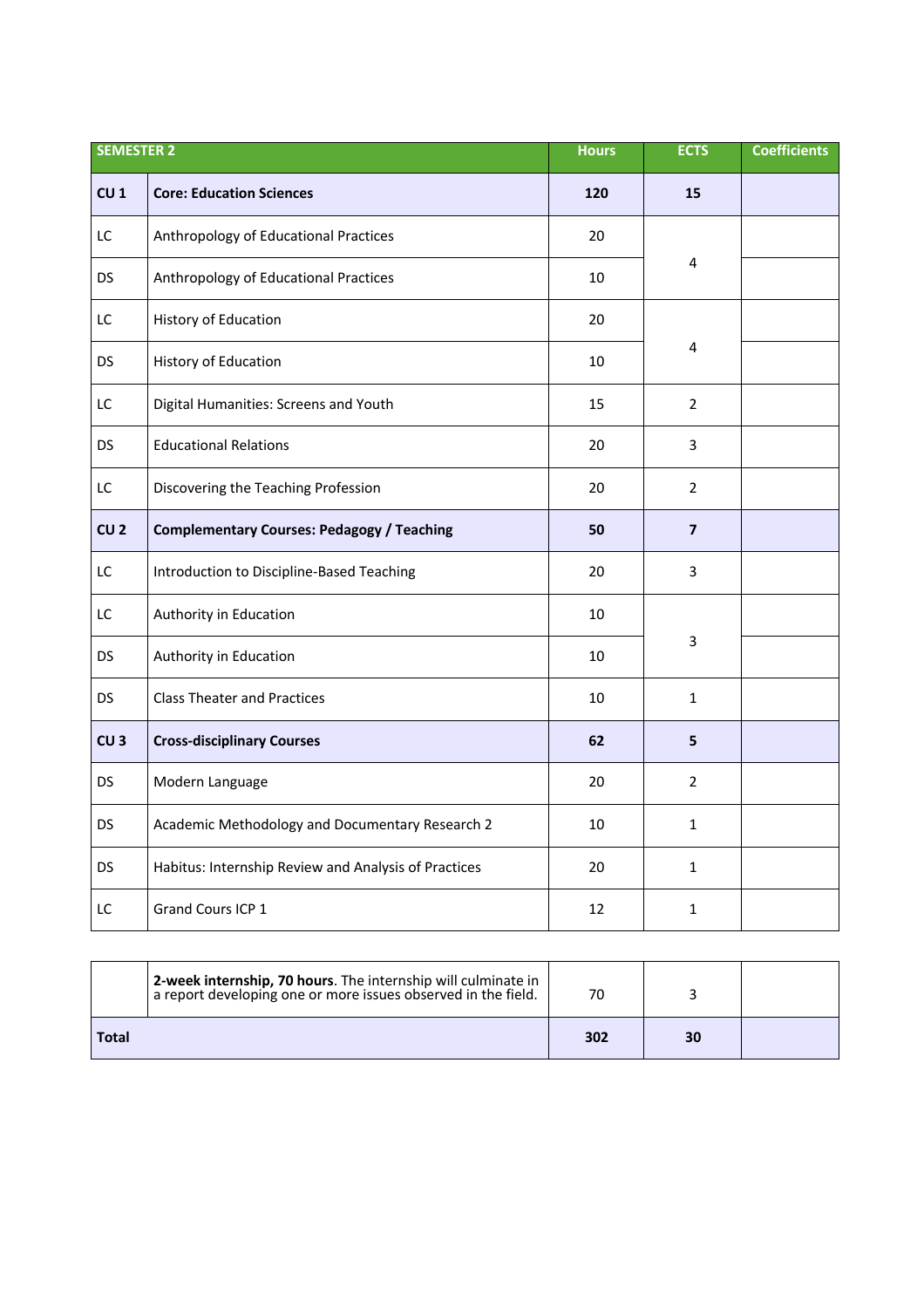| <b>SEMESTER 3</b> |                                                                       | <b>Hours</b> | <b>ECTS</b>     | <b>Coefficients</b> |
|-------------------|-----------------------------------------------------------------------|--------------|-----------------|---------------------|
| CU <sub>1</sub>   | <b>Core: Education Sciences</b>                                       | 120          | 13              |                     |
| LC                | <b>Group Dynamics and Conflict Management</b>                         | 20           |                 |                     |
| <b>DS</b>         | <b>Group Dynamics and Conflict Management</b>                         | 10           | 4               |                     |
| LC                | Psychology of Learning                                                | 20           |                 |                     |
| <b>DS</b>         | Psychology of Learning                                                | 10           | 4               |                     |
| LC                | <b>Continuing Education</b>                                           | 20           | $\overline{2}$  |                     |
| LC                | Body Ecology and Health in Education                                  | 20           | 1               |                     |
| LC                | Religion and Secularism in Education                                  | 10           |                 |                     |
| DS                | Religion and Secularism in Education                                  | 10           | $\overline{2}$  |                     |
| CU <sub>2</sub>   | <b>Complementary Courses: Pedagogy / Teaching</b>                     | 80           | $\pmb{8}$       |                     |
| LC                | Social, Cultural, and Scholastic Diversity in Pedagogy                | 20           |                 |                     |
| <b>DS</b>         | Social, Cultural, and Scholastic Diversity in Pedagogy                | 10           | 3               |                     |
| LC                | Assessment                                                            | 20           |                 |                     |
| <b>DS</b>         | Assessment                                                            | 10           | 3               |                     |
| LC                | Innovation and Pedagogical Practices                                  | 10           |                 |                     |
| DS                | Innovation and Pedagogical Practices                                  | 10           | $\overline{2}$  |                     |
| CU <sub>3</sub>   | <b>Cross-disciplinary Courses</b>                                     | 50           | $6\phantom{1}6$ |                     |
| <b>DS</b>         | Modern Language                                                       | 20           | $\overline{2}$  |                     |
| <b>DS</b>         | Habitus: Internship Review and Analysis of Practices                  | 10           | $\mathbf{1}$    |                     |
| LC                | Interview Methodology: Quantitative and Qualitative<br>Methods        | 10           |                 |                     |
| <b>DS</b>         | Interview Methodology: Quantitative and Qualitative<br><b>Methods</b> | 10           | 3               |                     |

|              | 2-week internship, 70 hours. The internship will culminate<br>in a report developing one or more issues observed in the<br>field. | 70  |    |  |
|--------------|-----------------------------------------------------------------------------------------------------------------------------------|-----|----|--|
| <b>Total</b> |                                                                                                                                   | 320 | 30 |  |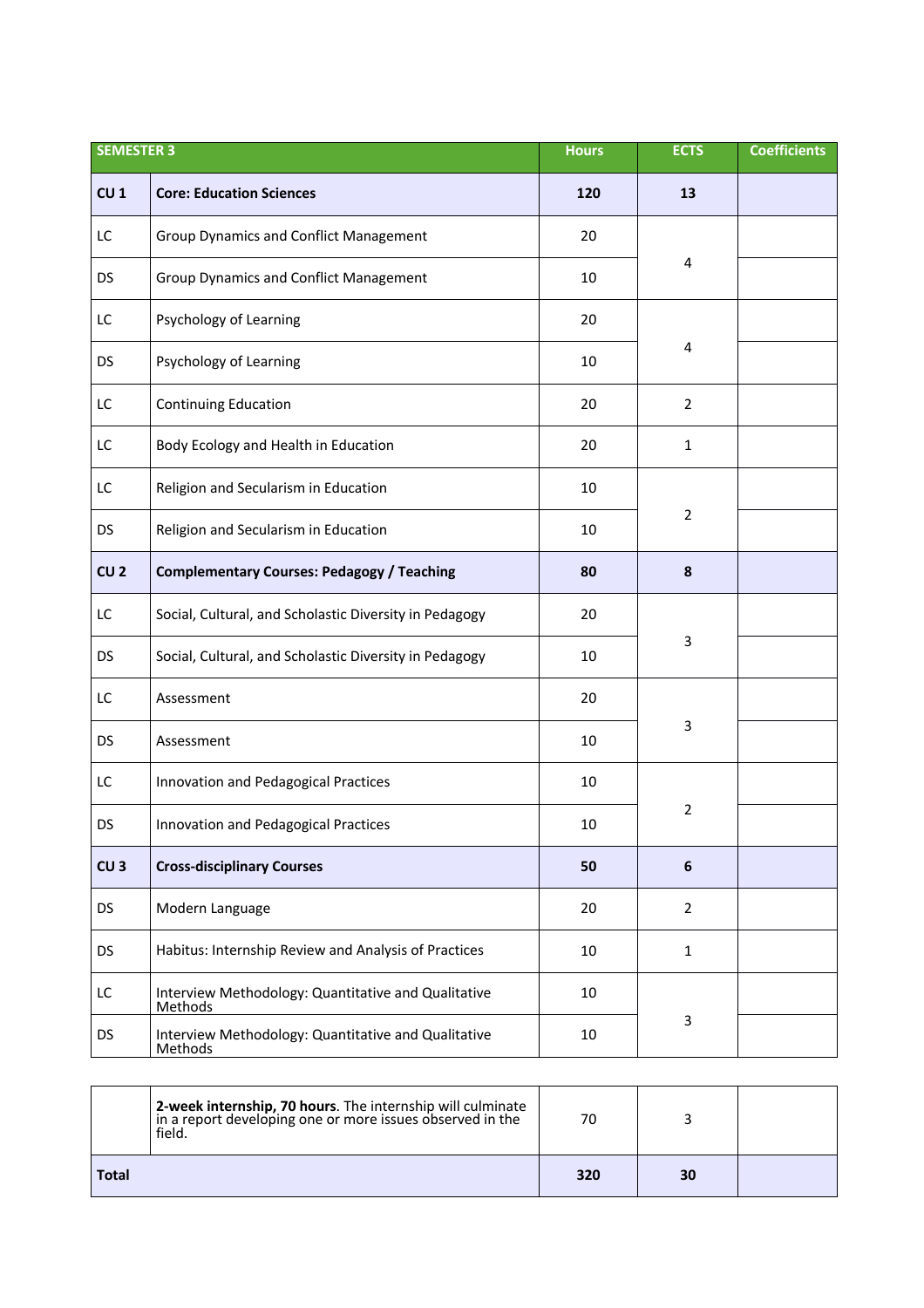|                 | <b>SEMESTER 4</b>                                                                                |     | <b>ECTS</b>    | <b>Coefficient</b> |
|-----------------|--------------------------------------------------------------------------------------------------|-----|----------------|--------------------|
| CU <sub>1</sub> | <b>Core: Education Sciences</b>                                                                  | 110 | 13             |                    |
| LC              | Individual Trajectories: Continuity and Breaks in Educational<br>Careers and Life Stories        | 15  |                |                    |
| <b>DS</b>       | Individual Trajectories: Continuity and Breaks in Educational<br><b>Careers and Life Stories</b> | 15  | 4              |                    |
| <b>DS</b>       | Educational Project (project-based pedagogy): Fostering Social<br>Inclusion through Education    | 30  | 4              |                    |
| <b>DS</b>       | History of Educational Social Policy through Texts                                               | 20  | 3              |                    |
| LC              | Alterity and Interculturalism                                                                    | 15  | $\mathbf{1}$   |                    |
| LC              | Learning through Experience                                                                      | 15  | $\mathbf{1}$   |                    |
| CU <sub>2</sub> | <b>Complementary Courses: Pedagogy / Education</b>                                               | 70  | 8              |                    |
| LC              | Introduction to Comparative Education                                                            | 20  |                |                    |
| <b>DS</b>       | Introduction to Comparative Education                                                            | 10  | 4              |                    |
| LC              | The Fight Against Violence and Harassment at School                                              | 10  |                |                    |
| <b>DS</b>       | The Fight Against Violence and Harassment at School                                              | 10  | $\overline{2}$ |                    |
| LC              | <b>Discipline-based Teaching</b>                                                                 | 20  | $\overline{2}$ |                    |
| CU <sub>3</sub> | <b>Cross-disciplinary Courses</b>                                                                | 52  | 5              |                    |
| <b>DS</b>       | Modern Language                                                                                  | 20  | $\overline{2}$ |                    |
| DS.             | Habitus: Internship Review and Analysis of Practices                                             | 10  | $\mathbf{1}$   |                    |
| LC              | <b>Professional Ethics</b>                                                                       | 10  | $\mathbf{1}$   |                    |
| LC              | <b>Grand Cours ICP 2</b>                                                                         | 12  | $\mathbf{1}$   |                    |

|       | 3-week internship, 105 hours: the internship will culminate in a<br>report developing one or more issues observed in the field. | 105 |    |  |
|-------|---------------------------------------------------------------------------------------------------------------------------------|-----|----|--|
| Total |                                                                                                                                 | 337 | 30 |  |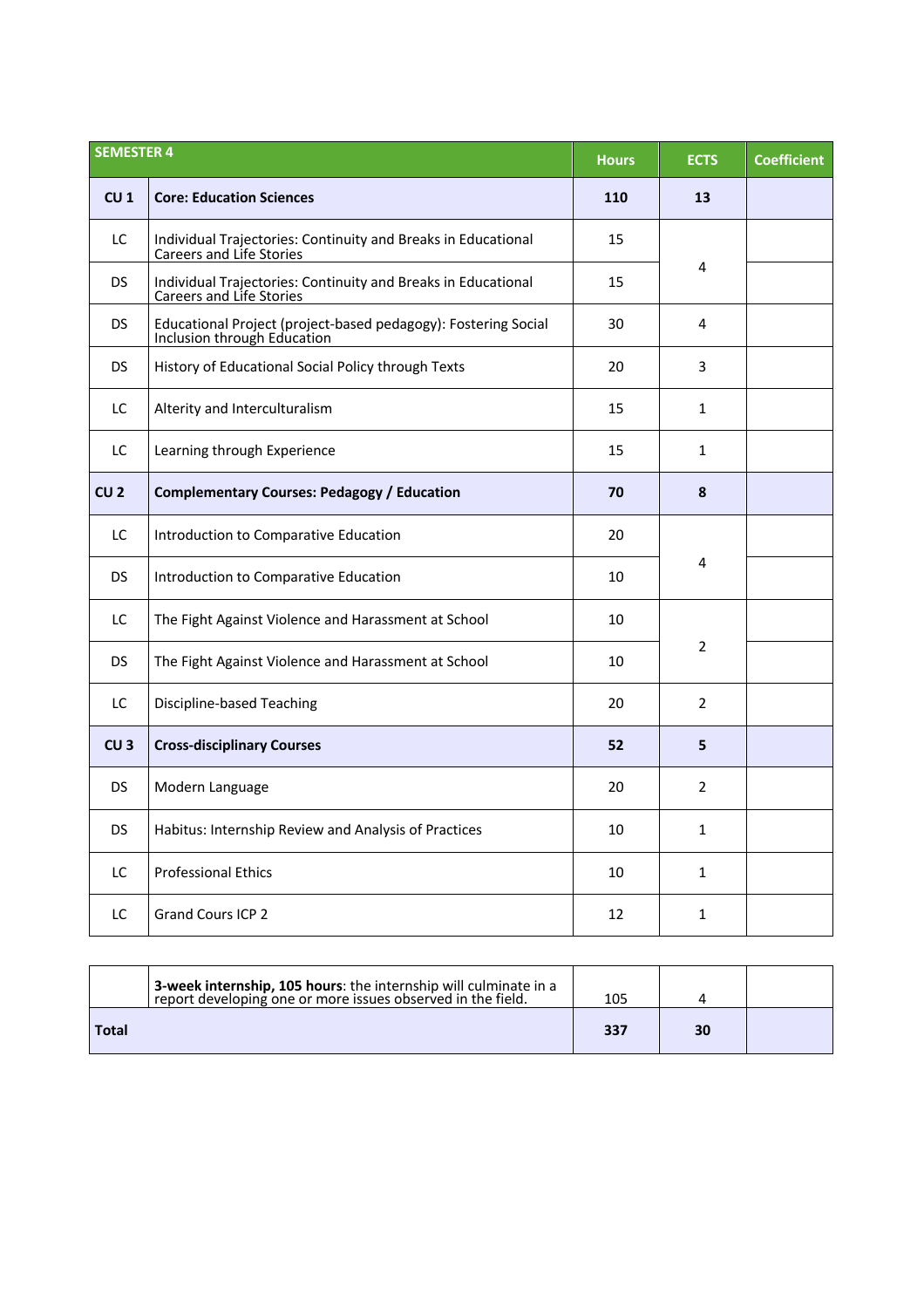|                 | <b>SEMESTER 5</b>                                                                                                                                |     | <b>ECTS</b>    | <b>Coefficients</b> |
|-----------------|--------------------------------------------------------------------------------------------------------------------------------------------------|-----|----------------|---------------------|
| CU <sub>1</sub> | <b>Core: Education Science</b>                                                                                                                   | 110 | 13             |                     |
| LC              | Education in Emotional and Sexual Life via Social Intervention                                                                                   | 10  |                |                     |
| <b>DS</b>       | Education in Emotional and Sexual Life via Social Intervention                                                                                   | 10  | $\overline{2}$ |                     |
| LC              | <b>Intercultural Education</b>                                                                                                                   | 10  |                |                     |
| <b>DS</b>       | <b>Intercultural Education</b>                                                                                                                   | 10  | $\overline{2}$ |                     |
| LC              | Learning and Knowledge Clinic                                                                                                                    | 20  | 3              |                     |
| <b>DS</b>       | Interdisciplinary Seminar: Introduction to Research                                                                                              | 20  | 3              |                     |
| <b>DS</b>       | Educational Project: Using Digital Technologies in Education                                                                                     | 30  | 3              |                     |
| CU <sub>2</sub> | <b>Complementary Courses: Pedagogy / Teaching</b>                                                                                                | 75  | $\overline{7}$ |                     |
| LC              | Didactics of French 1                                                                                                                            | 10  |                |                     |
| <b>DS</b>       | Didactics of French 1                                                                                                                            | 10  | $\overline{2}$ |                     |
| LC              | <b>Didactics of Mathematics</b>                                                                                                                  | 10  |                |                     |
| <b>DS</b>       | <b>Didactics of Mathematics</b>                                                                                                                  | 10  | $\overline{2}$ |                     |
| LC              | <b>History and Geography</b>                                                                                                                     | 10  |                |                     |
| <b>DS</b>       | History and Geography                                                                                                                            | 10  | $\overline{2}$ |                     |
| LC.             | Interdisciplinarity and Pedagogy for Projects                                                                                                    | 10  |                |                     |
| <b>DS</b>       | Interdisciplinarity and Pedagogy for Projects                                                                                                    | 5   | $\mathbf{1}$   |                     |
| CU <sub>3</sub> | <b>Cross-disciplinary Courses</b>                                                                                                                | 65  | 6              |                     |
| DS              | Modern Language                                                                                                                                  | 20  | $\overline{2}$ |                     |
| <b>DS</b>       | Internship Review and Analysis of Practices                                                                                                      | 15  | $\mathbf{1}$   |                     |
| <b>DS</b>       | Interview Methodology: Quantitative and Qualitative Methods<br>Associated with Practical Application in the Field via a Project and<br>a Survey. | 10  | $\mathbf{1}$   |                     |
| <b>DS</b>       | <b>Field Survey</b>                                                                                                                              | 20  | $\overline{2}$ |                     |

|              | 3-week internship, 105 hours: the internship will culminate in a<br>research note developing one or more issues observed in the field. | 105 |    |  |
|--------------|----------------------------------------------------------------------------------------------------------------------------------------|-----|----|--|
| <b>Total</b> |                                                                                                                                        | 355 | 30 |  |